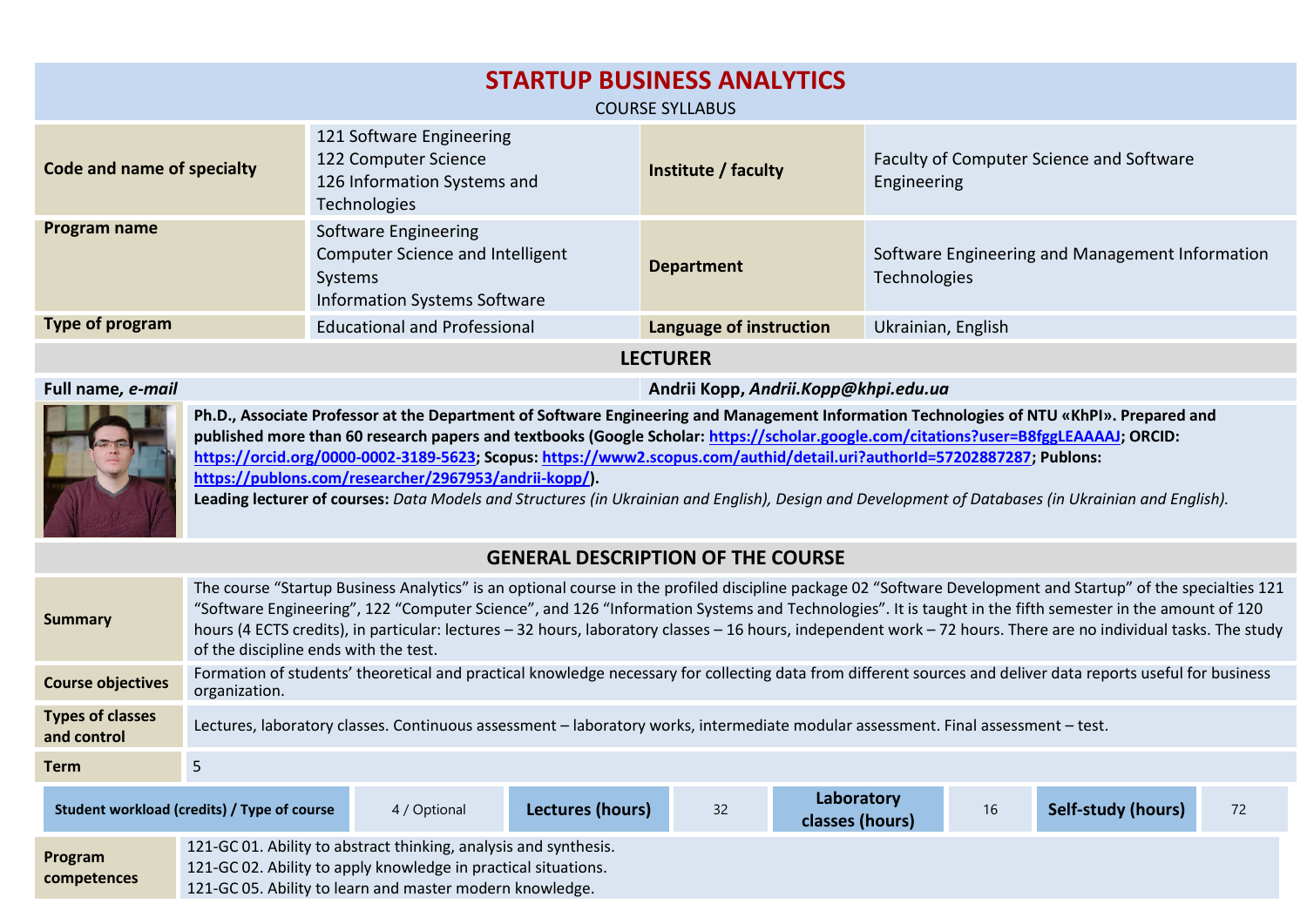121-GC 06. Ability to search, process and analyze information from various sources.

121-GC 07. Ability to work in a team.

121-PC19. Knowledge of information data models, the ability to create software for data storage, retrieval and processing.

122-GC1. Ability to abstract thinking, analysis and synthesis.

122-GC2. Ability to apply knowledge in practical situations.

122-GC3. Knowledge and understanding of the subject area and understanding of professional activity.

122-GC6. Ability to learn and master modern knowledge.

122-GC7. Ability to search, process and analyze information from various sources.

122-GC8. Ability to generate new ideas (creativity).

122-GC9. Ability to work in team.

122-PC2. Ability to detect statistical patterns of non-deterministic phenomena, the use of computational intelligence methods, including statistical, neural network and fuzzy data processing, machine learning and genetic programming methods, etc.

122-PC11. Ability to conduct intelligent data analysis based on methods of computational intelligence, including large and poorly structured data, their operational processing and visualization of analysis results in the process of solving applied problems.

126-GC 1. Ability to abstract thinking, analysis and synthesis.

126-GC 2. Ability to apply knowledge in practical situations.

126-GC 3. Ability to understand the subject area and professional activity.

126-GC 5. Ability to learn and master modern knowledge.

126-GC 6. Ability to search, process and summarize information from various sources.

126-GC 7. Ability to develop and manage projects.

126-PC 6. Ability to use modern information systems and technologies (production, decision support, data mining, etc.), cybersecurity techniques and techniques in the performance of functional tasks and responsibilities.

126-PC 14. Ability to form new competitive ideas and implement them in projects (startups).

| <b>Learning outcomes</b>                                                                                                                                                                                                                                                                                                                                                                                                                                                                                                                                                                                                                                                                                                                                                                                                                                                                         | <b>Teaching and learning methods</b>                                                                                                                   | Forms of assessment<br>(continuous assessment CAS, final assessment FAS)                                                                                                                                                                                                                    |
|--------------------------------------------------------------------------------------------------------------------------------------------------------------------------------------------------------------------------------------------------------------------------------------------------------------------------------------------------------------------------------------------------------------------------------------------------------------------------------------------------------------------------------------------------------------------------------------------------------------------------------------------------------------------------------------------------------------------------------------------------------------------------------------------------------------------------------------------------------------------------------------------------|--------------------------------------------------------------------------------------------------------------------------------------------------------|---------------------------------------------------------------------------------------------------------------------------------------------------------------------------------------------------------------------------------------------------------------------------------------------|
| 121-PLO18. Know and be able to apply information<br>technology processing, storage and transmission of data.<br>122-PLO4. Use methods of computational intelligence,<br>machine learning, neural network, and fuzzy data<br>processing, genetic and evolutionary programming to<br>solve problems of recognition, prediction, classification,<br>identification of management objects, etc.<br>122-PLO12. Apply methods and algorithms of<br>computational intelligence and intelligent data analysis in<br>the tasks of classification, prediction, cluster analysis,<br>search for associative rules using software tools to<br>support multidimensional data analysis based on<br>technologies DataMining, TextMining, WebMining.<br>126-PLO 3. To use basic knowledge of informatics and<br>modern information systems and technologies,<br>programming skills, technologies of safe work in | Interactive lectures with presentations, discussions,<br>laboratory classes, teamwork, case method, student<br>feedback method, problem-based learning | Written individual assignments for laboratory works<br>(CAS), assessment of knowledge in laboratory classes<br>(CAS), express surveys (CAS), online tests (CAS),<br>final/semester control in the form of a semester test,<br>according to the schedule of the educational process<br>(FAS) |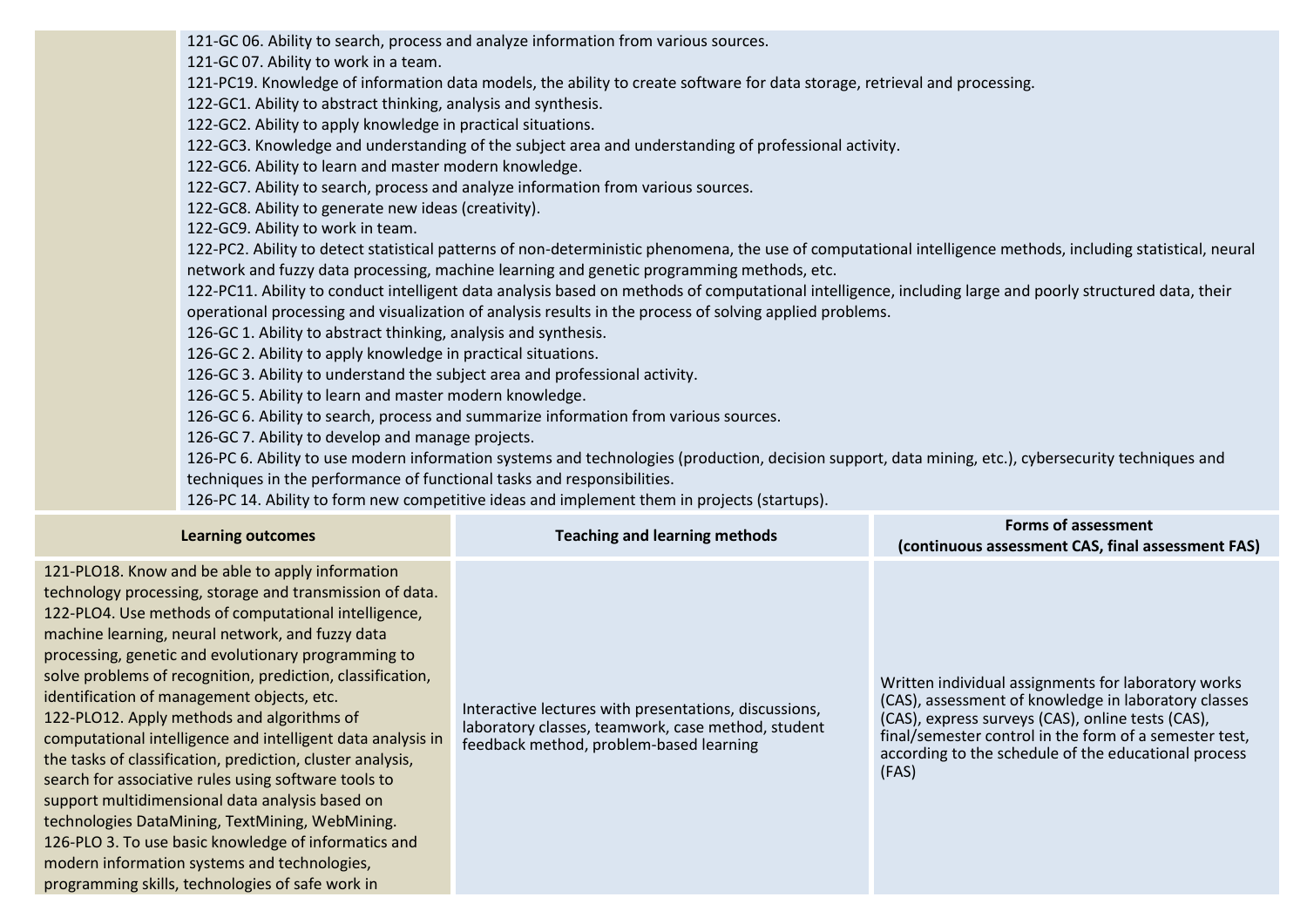computer networks, methods of creation of databases and Internet resources, technologies of development of algorithms and computer programs in high-level languages with application of project-oriented programming to solve problems of design and use of information systems and technologies. 126-PLO 6. Demonstrate knowledge of the current level of information systems technology, practical skills of programming and use of applied and specialized computer systems and environments for their implementation in professional activities.

## **ASSESSMENT AND GRADING**

|                                           | core (points) for all types<br>of learning activities | <b>ECTS</b> grading<br>scale | The national grading scale                               |                    | <b>100% Final assessment</b> as a result of Final<br>test (30%) and Continuous assessment                                                   |  |  |
|-------------------------------------------|-------------------------------------------------------|------------------------------|----------------------------------------------------------|--------------------|---------------------------------------------------------------------------------------------------------------------------------------------|--|--|
|                                           | 90-100                                                | A                            | excellent                                                |                    | $(70\%)$ .                                                                                                                                  |  |  |
| Range<br>s of                             | 82-89                                                 | B                            |                                                          |                    | 30% Final test                                                                                                                              |  |  |
| points                                    | 74-81                                                 |                              | good                                                     | <b>Allocation</b>  | <b>70% Continuous assessment:</b><br>Test No1 (15%)                                                                                         |  |  |
| <b>corres</b><br>pondi<br>ng to<br>grades | 64-73                                                 | D                            |                                                          | of grade<br>points | Test No <sub>2</sub> (15%)<br>Laboratory works (40%)<br>Laboratory work Nº1 (10%)<br>Laboratory work Nº2 (10%)<br>Laboratory work Nº3 (10%) |  |  |
|                                           | 60-63                                                 |                              | satisfactory                                             |                    |                                                                                                                                             |  |  |
|                                           | 35-59                                                 | <b>FX</b>                    | Unsatisfactory (with the exam retake option)             |                    |                                                                                                                                             |  |  |
|                                           | $0 - 34$                                              | F.                           | Unsatisfactory (with mandatory repetition of the course) |                    |                                                                                                                                             |  |  |
|                                           |                                                       |                              |                                                          |                    | Laboratory work Nº4 (10%)                                                                                                                   |  |  |

**Course policy**

Students must attend all classes according to the study schedule and adhere to the norms of academic ethics. To study the course, students need to have their personal computer and (or) use computers of the computer center at the department. Students must work with compulsory and recommended reading, including Internet resources. Students must complete and submit all laboratory works during the semester in which the course is taught, before the examination session. The final assessment is not carried out without the personal presence of students.

| <b>Topic 1</b> | Introduction to startup business<br>analytics             | Laboratory work 1 | Collecting and preparing data for<br>analytical processing                                                 |                              | Data life cycle and analytics methodology                 |  |  |
|----------------|-----------------------------------------------------------|-------------------|------------------------------------------------------------------------------------------------------------|------------------------------|-----------------------------------------------------------|--|--|
| <b>Topic 2</b> | Business analytics deliverables and<br>stakeholders       |                   | <b>Innovation Campus: SBA-Sprint01</b>                                                                     |                              | Data analyst and data scientist roles                     |  |  |
| <b>Topic 3</b> | Data tools for business analytics: R and<br>SQL languages | Laboratory work 2 | Solving analytical tasks using R and SQL<br>languages<br>Innovation Campus: SBA-Sprint01                   | 승<br>$\overline{5}$<br>Self- | Using Python, Julia, and Octave for business<br>analytics |  |  |
| <b>Topic 4</b> | Charts and graphs for data<br>visualization               | Laboratory work 3 | Developing analytical dashboard using<br>Microsoft Power BI tool<br><b>Innovation Campus: SBA-Sprint02</b> |                              | Statistical methods in business analytics                 |  |  |

**COURSE STRUCTURE AND CONTENT**